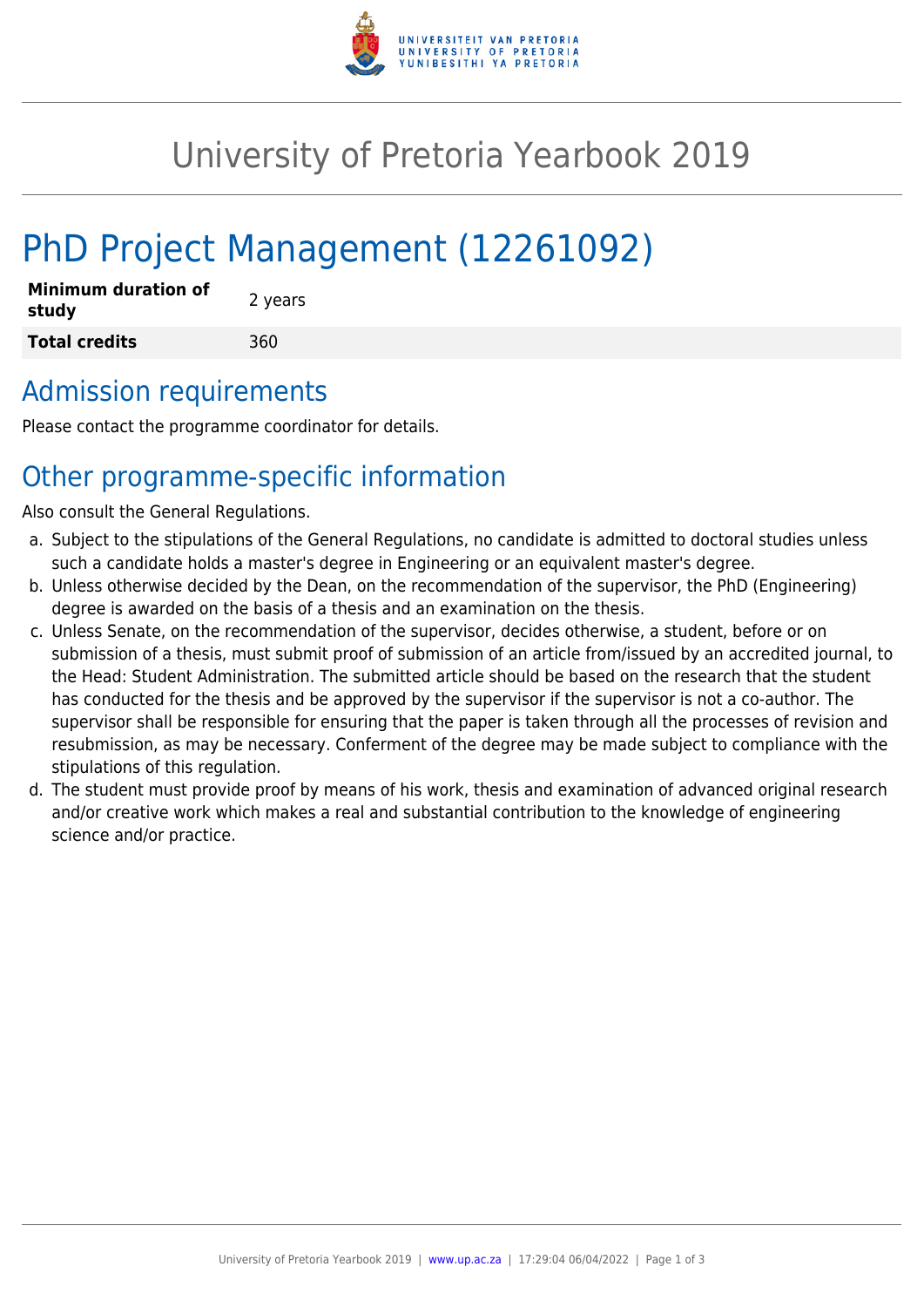

## Curriculum: Year 1

**Minimum credits: 360**

#### **Core modules**

#### **Thesis: Project management 990 (IPK 990)**

| <b>Module credits</b>         | 360.00                                |
|-------------------------------|---------------------------------------|
| <b>Prerequisites</b>          | No prerequisites.                     |
| Language of tuition           | Module is presented in English        |
| <b>Department</b>             | Engineering and Technology Management |
| <b>Period of presentation</b> | Year                                  |